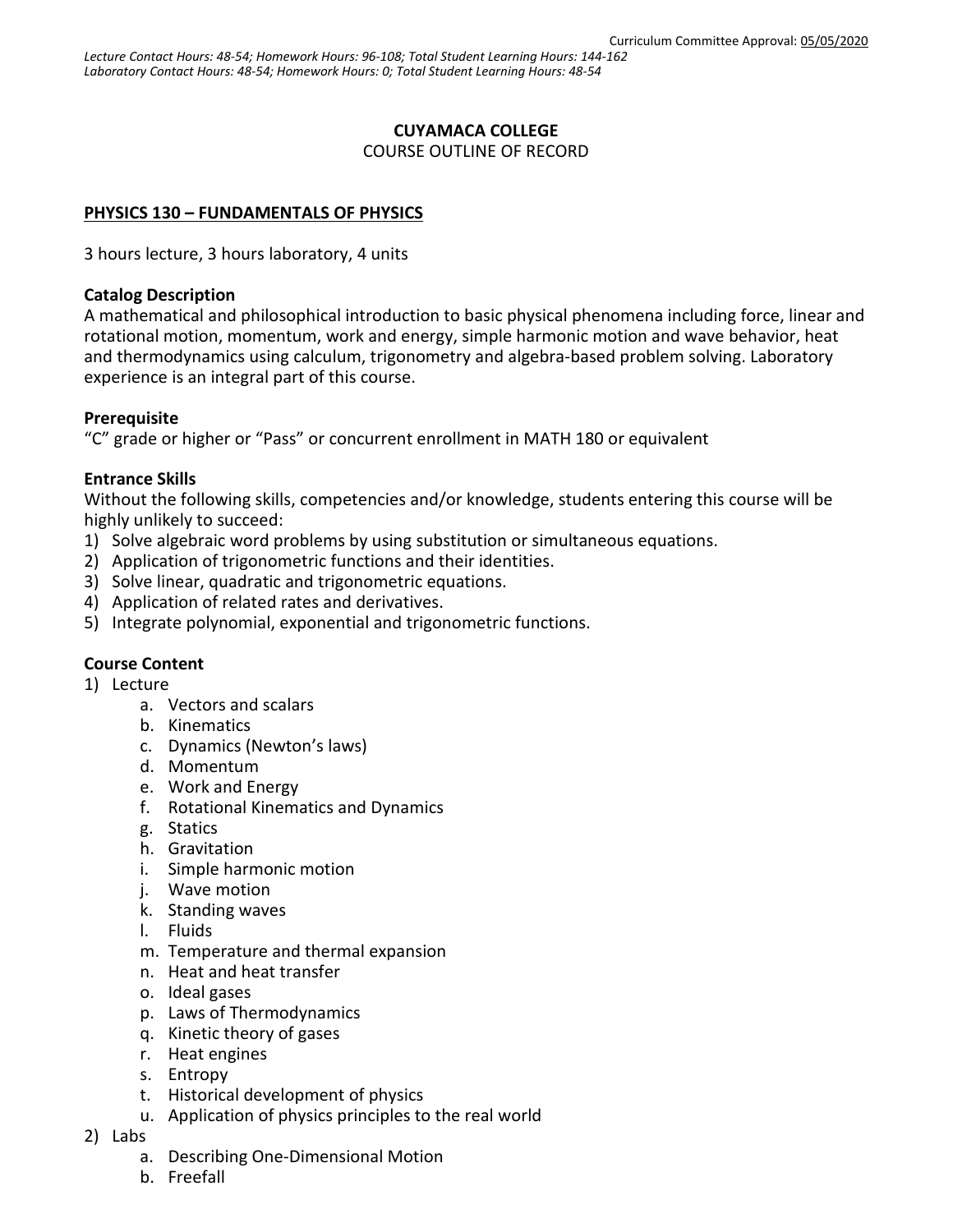- c. Projectile Motion
- d. Friction
- e. Uniform Circular Motion
- f. Ballistic Pendulum (Energy and Momentum)
- g. Impulse and Momentum
- h. Torque and Inertia
- i. Simple Harmonic Motion
- j. Ideal Gal Law and Absolute Zero
- k. Specific Heat of a Metal

#### **Course Objectives**

Students will be able to:

- 1) Recognize the basic concepts concerning kinematics, dynamics, energy, momentum, gravitation, oscillations, wave behavior and thermodynamics, and use mathematical expressions including calculus to represent physical situations involving these subjects.
- 2) Investigate and delineate the relationship between the theoretical principles of physics and their practical applications, and explain how this relationship affects real world problem solving.
- 3) Investigate, interpret and analyze the fundamental principles of physics based on reading assignments and in-class discussions.
- 4) Calculate solutions to physics problems using the fundamental principles of physics and symbolic logic skills.

During the lab students will:

- 5) Design experiments using the scientific method.
- 6) Demonstrate laboratory technique by collecting data using both traditional and computer data acquisition methods, using computers to interpret and analyze numerical data and to generate a visual representation of the data.
- 7) Evaluate the experimental results using techniques presented in class.

# **Method of Evaluation**

A grading system will be established by the instructor and implemented uniformly. Grades will be based on demonstrated proficiency in the subject matter determined by multiple measurements for evaluation, one of which must be essay exams, skills demonstration or, where appropriate, the symbol system.

- 1) Quizzes, exams that measure the student's ability to recognize physical situations and the concepts associated with them, and use mathematical expressions to formulate solutions while under a time pressure.
- 2) Homework that measures the student's ability to use the fundamental principles of physics and symbolic logic skills to calculate solutions to physics problems.
- 3) Lab technique that demonstrates the student's ability to design an experiment, set up the equipment, make the appropriate measurements, and maintain a safe work environment.
- 4) Lab reports that demonstrate the student's ability to use the English language; record, interpret and analyze data; draw conclusions from the results.
- 5) Physics research paper(s) in which students are required to analyze, interpret and draw conclusions from scientific sources.
- 6) Participation based on in-class responses to questions, contribution to discussions, and attendance.

# **Special Materials Required of Student**

Scientific calculator

#### **Minimum Instructional Facilities**

- 1) Laboratory with Smartcart, blackboard, appropriate lab/demonstration equipment
- 2) Computers with data acquisition probes